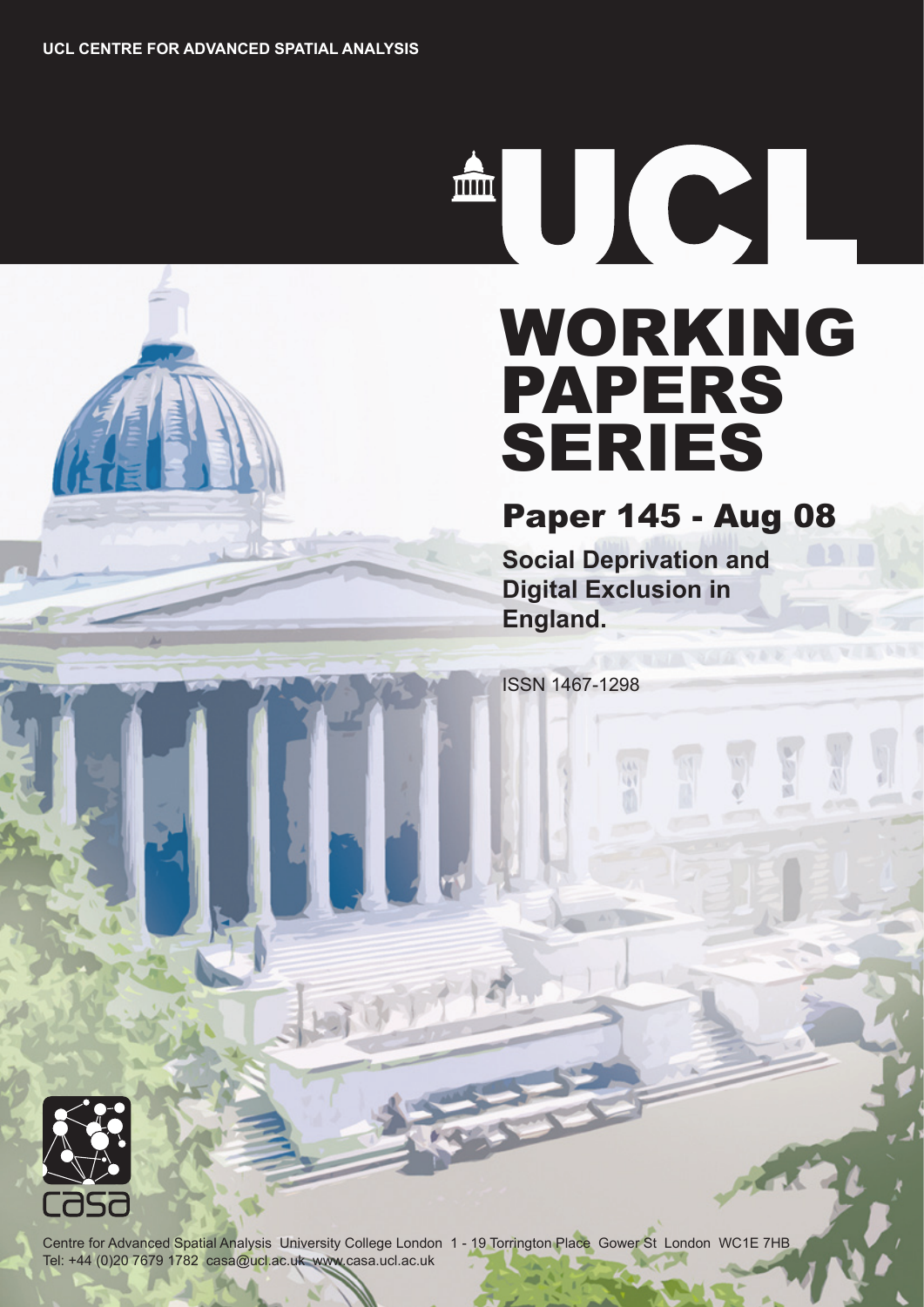## **Social Deprivation and Digital Exclusion in England.**

Paul A Longley and Alex D Singleton<sup>‡§</sup>

29 July 2008

# **ABSTRACT**

Issues of digital exclusion are now increasingly considered alongside those of material deprivation when formulating interventions in neighbourhood renewal and other local policy interventions in health, policing and education. In this context, this paper develops a cross classification of material deprivation and lack of digital engagement, at a far more spatially disaggregate level than has previously been attempted. This is achieved my matching the well known 2004 Index of Multiple Deprivation (IMD) with a unique nationwide geodemographic classification of access and use of new information and communications technologies (ICTs), aggregated to the unit postcode scale. This 'E-Society' classification makes it possible for the first time to identify small areas that are 'digitally unengaged', and our cross classification allows us to focus upon the extent to which the 2004 summary measure of material deprivation in England coincides with such lack of engagement. The results of the cross classification suggest that lack of digital engagement and material deprivation are linked, with high levels of material deprivation generally associated with low levels of engagement with ICTs and vice versa. However, some neighbourhoods are 'digitally unengaged' but not materially deprived, and we investigate the extent to which this outcome may be linked to factors such as lack of confidence, skills or motivation. Our analysis suggests that approximately 5.61 million people in England are both materially deprived and digitally unengaged. As with material deprivation, there are distinctive regional and local geographies to digital unengagement that have implications for digital policy implementation.

# **1. Introduction**

l

The key distinction of the 1990s through which society was classified into the digital 'haves' and 'have-nots' is radically changing. Most people in the UK now have access to some digital technology, whether through devices that they own or simply through usage in public places (Burrows *et al*, 2005). In these changed circumstances, variation in awareness and usage is no longer best represented as the crisp and well-defined 'digital divides' that were posited a decade ago (Warschauer, 2004). Today's key issues, as in other developed countries, concern emergent patterns of digital differentiation within the population (Burrows, 2006). Such differentiation is becoming manifest in terms of access to different

<span id="page-1-0"></span><sup>‡</sup> A D Singleton, Research Officer, Spatial Literacy in Teaching Project, P A Longley, Professor of Geographic Information science, Department of Geography, and Centre for Advanced Spatial Analysis, University College London, Gower Street, London WC1E 6BT, UK; a.singleton@ucl.ac.uk, p.longley@geog.ucl.ac.uk

<sup>§</sup> A reworked version of this paper is forthcoming in **Urban Studies**.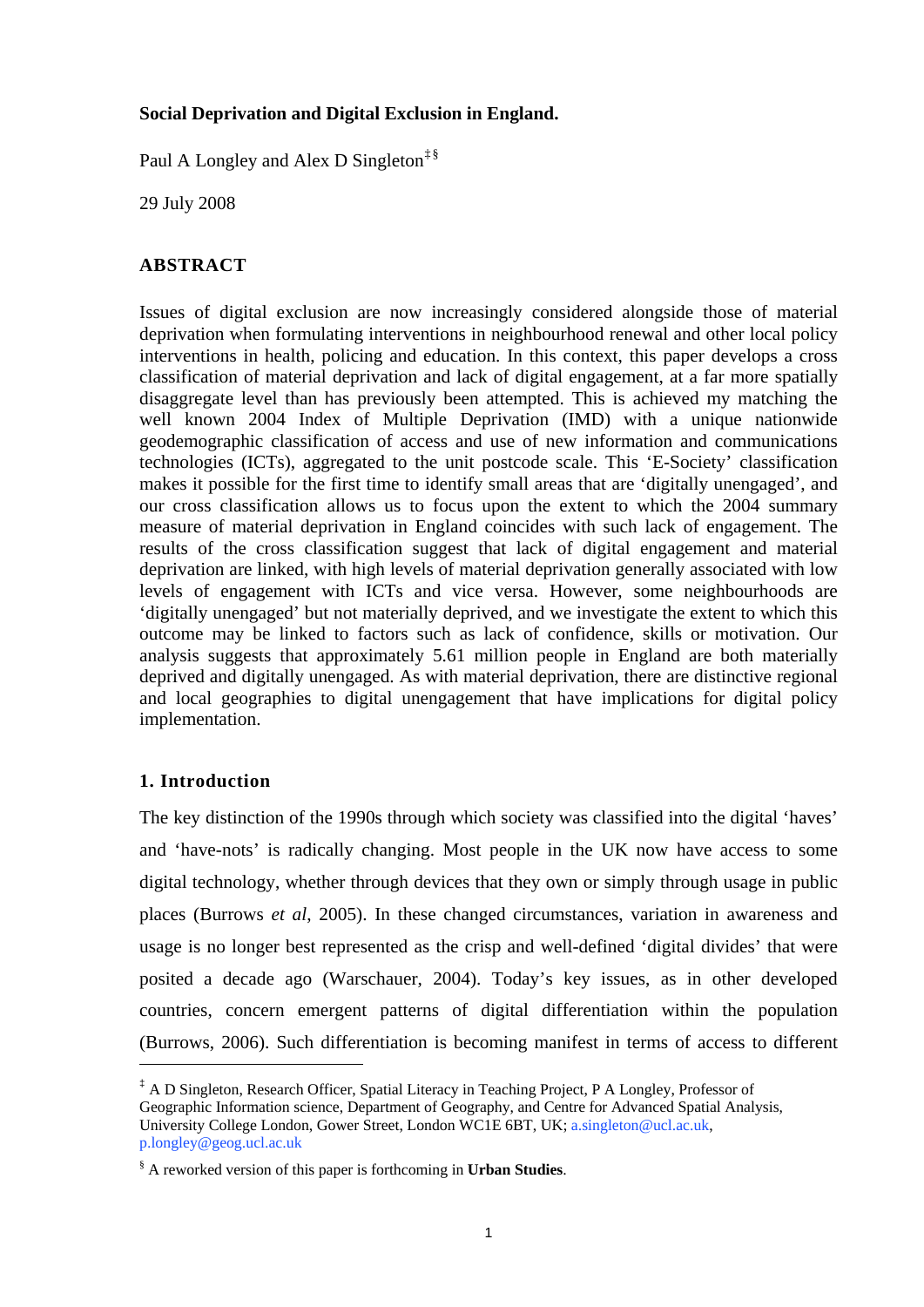types of goods and services (Harris *et al*, 2005), in the speed and convenience of access, and the availability of new technologies in public and private domains. Thus high-speed networks, new hand-held and desktop devices, better interface and system design, and new ways of interacting using the Internet are all having important impacts upon productivity, work and social interaction. Yet there is little generalised understanding of the ways in which these new subtle divides match more conventional patterns of deprivation. In some countries, there has been an attempt to include indicators of 'digital engagement' – the Australian Census of Population, for example, includes a question on computer ownership – but even such (useful) measures fall short of presenting any detailed picture of the spectrum of uses to which the wide variety of available devices can be put.

The 2004 Index of Multiple Deprivation (IMD: ODPM, 2004) is an attempt to identify neighbourhoods where poor physical and social conditions coincide (Smith *et al,* 2005). The widely-used summary measure is an aggregation of seven domains - income, employment, health deprivation and disability, education skills and training, barriers to housing and services, crime, and the living environment. Policy analysis often focuses upon the single or two most deprived deciles, as identified by the summary measure. Hitherto, there has not been any common framework through which local patterns of digital exclusion and material deprivation might be systematically compared across England. This paper develops such a comparison, using a bespoke classification of ICT usage, created under the UK Economic and Social Research Council's (ESRC) 'E-Society' programme.

#### **2. Objectives and Methodology**

The motivation for the analysis developed in this paper is to understand the interrelationship between social exclusion, as measured by the IMD, and what is often described as 'digital inclusion' (Milner, 2007), as a precursor to formulation of digital inclusion policy. There is an extensive literature on the nature and characteristics of material deprivation (e.g. Harris and Longley, 2004; Lee, 1999; Noble *et al,* 2006) which we will not review in detail here, except to emphasise the importance of viewing deprivation as the outcome of a range of dynamic social processes rather than a static state, and the need to formulate areal action policies in this context. The terms 'digital divide' and 'digital exclusion' are similarly dynamic in terms of neighbourhood trajectory, but the terms are in some senses vague in that they describe states that may be the outcome of quite different processes and behaviours (Nettleton *et al,* 2004). Although not eloquent, we advocate the term 'digital unengagement' to the more pejorative 'digital exclusion' when describing the outcome of processes that fail to engage significant proportions of the population in the use of ICTs. There are likely to be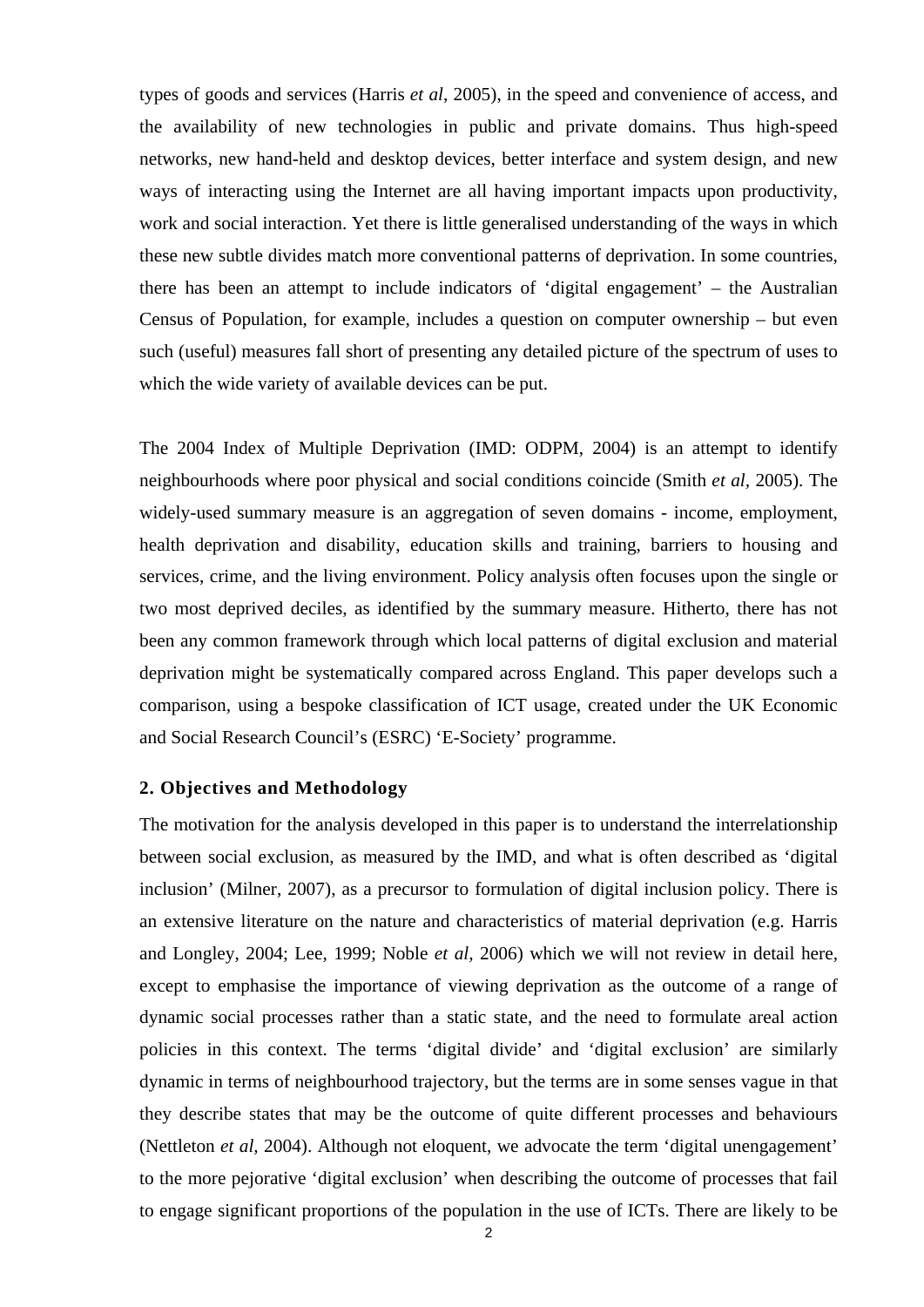many causes of digital unengagement, and there is good reason to anticipate that it has predominantly negative consequences for the unengaged – in terms of core workplace skills, access to public goods and services (such as health and, increasingly, education), and the ability to obtain best prices for many privately consumed goods and services (Parayil, 2005).

The unique contribution of this paper lies in its focus upon the coincidence of material deprivation, as measured by the 2004 IMD at Super Output Area level, and lack of digital engagement, as measured by the UCL 'E-Society' classification at the scale of the unit postcode. The results of this analysis are of potential importance to a very wide range of policy makers concerned with improving the life chances of local residents (e.g. Dorling et al, 2007), as well as those concerned to engage the private sector in addressing the likely future needs of those that are yet to embrace ICTs. In addition to examining the relationship between the summary measure of deprivation and different types of 'digital exclusion', we also examine the somewhat diverse associations between digital exclusion and the different constituent domains of the summary measure.

The UCL 'E-Society' classification is based upon a detailed nationwide analysis of consumer access to new ICTs, and a classification of households in terms of the nature of their use of and access to these digital technologies (Longley *et al,* 2007). It is best thought of as a specialised geodemographic classification (Harris *et al,* 2005), the likes of which are used by almost every significant private sector customer-facing organisation in the UK today, and which are attracting increasing attention and use within public sector applications (Longley 2005; Ashby *et al* 2006). Such classifications are usually presented at the scale of the unit postcode, and for this reason are often referred to as 'neighbourhood classifications'. Most geodemographic classifications seek to assign people to groups that share similar characteristics or behaviours, although there is rarely if ever any clear theoretical rationale as to why shared characteristics in terms of newspaper readership, credit card usage, or vulnerability to particular health problems should account for observed variations in behaviour with respect to social attitudes or consumption of a very wide range of private and public goods. The elements of this debate have been rehearsed in Singleton and Longley (2007) and are not reproduced here: however, a central argument is that it may be more appropriate to create bespoke, or application-specific, geodemographic classifications for clearly specified purposes, rather than rely upon general purpose classifications. This argument may be centrally relevant in the case in public sector applications, if the weighting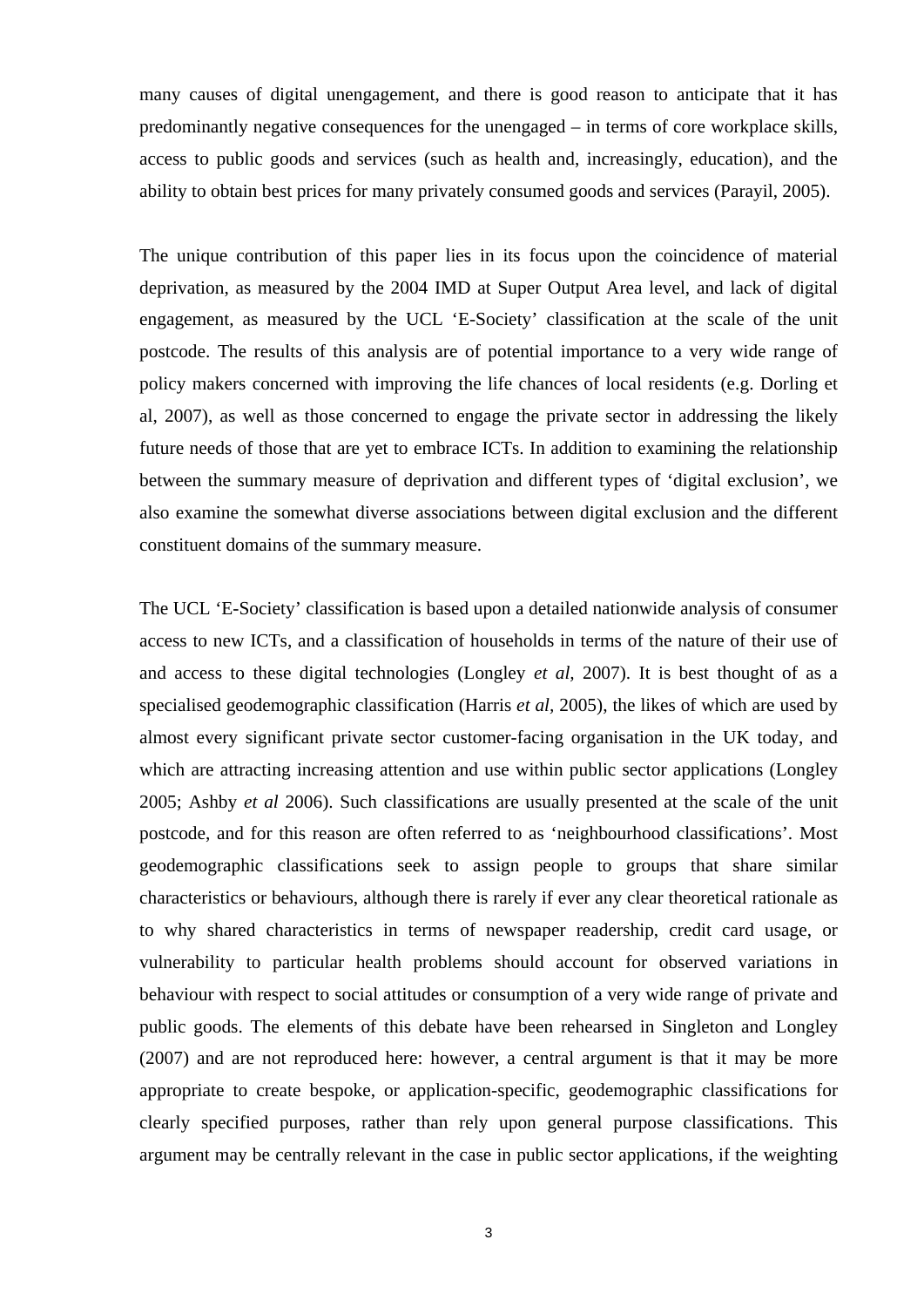schemes that largely govern classification outcomes are commercially secret, thereby severely inhibiting scientific reproducibility and hence public accountability.

| <b>E-Society Groups</b>                 | <b>E-Society Types</b>                 |  |  |  |  |
|-----------------------------------------|----------------------------------------|--|--|--|--|
| <b>Group A: E-unengaged</b>             | Type A01 : Low technologists           |  |  |  |  |
|                                         | Type A02 : Cable suffices              |  |  |  |  |
|                                         | Type A03 : Technology as fantasy       |  |  |  |  |
|                                         | Type A04 : Mobile's the limit          |  |  |  |  |
|                                         | Type A05 : Too old to be bothered      |  |  |  |  |
|                                         | Type A06 : Elderly marginalised        |  |  |  |  |
| <b>Group B: E-marginalised</b>          | Type B07: The Net; What's that?        |  |  |  |  |
|                                         | Type B08 : Mobile Explorers            |  |  |  |  |
|                                         | Type B09 : Cable TV heartland          |  |  |  |  |
| <b>Group C: Becoming engaged</b>        | Type C10 : E-bookers and communicators |  |  |  |  |
|                                         | Type C11 : Peer group adopters         |  |  |  |  |
| <b>Group D: E for entertainment and</b> | Type D12 : Small time net shoppers     |  |  |  |  |
| shopping                                | Type $D13 : E$ for entertainment       |  |  |  |  |
| <b>Group E: E-independents</b>          | Type E14 : Rational utilitarians       |  |  |  |  |
|                                         | Type E15 : Committed learners          |  |  |  |  |
|                                         | Type E16 : Light users                 |  |  |  |  |
| <b>Group F: Instrumental E-users</b>    | Type F17 : Computer magazine readers   |  |  |  |  |
|                                         | Type F18 : E for financial management  |  |  |  |  |
|                                         | Type F19 : On-line apparel purchasers  |  |  |  |  |
|                                         | Type F20 : E-exploring for fun         |  |  |  |  |
| <b>Group G: E-business users</b>        | Type G21: Electronic orderers          |  |  |  |  |
| <b>Group H: E- experts</b>              | Type H22 : E-committed                 |  |  |  |  |
|                                         | Type $H23 : E$ - professionals         |  |  |  |  |

**Table 1: The E-Society classification** 

The UCL 'E-Society' classification is specifically concerned with people's engagement with new information and communications technologies. It was devised to provide context to the various projects that make up the UK Economic and Social Research Council's 'E-Society' research programme, which remains the biggest ever research initiative to ascertain the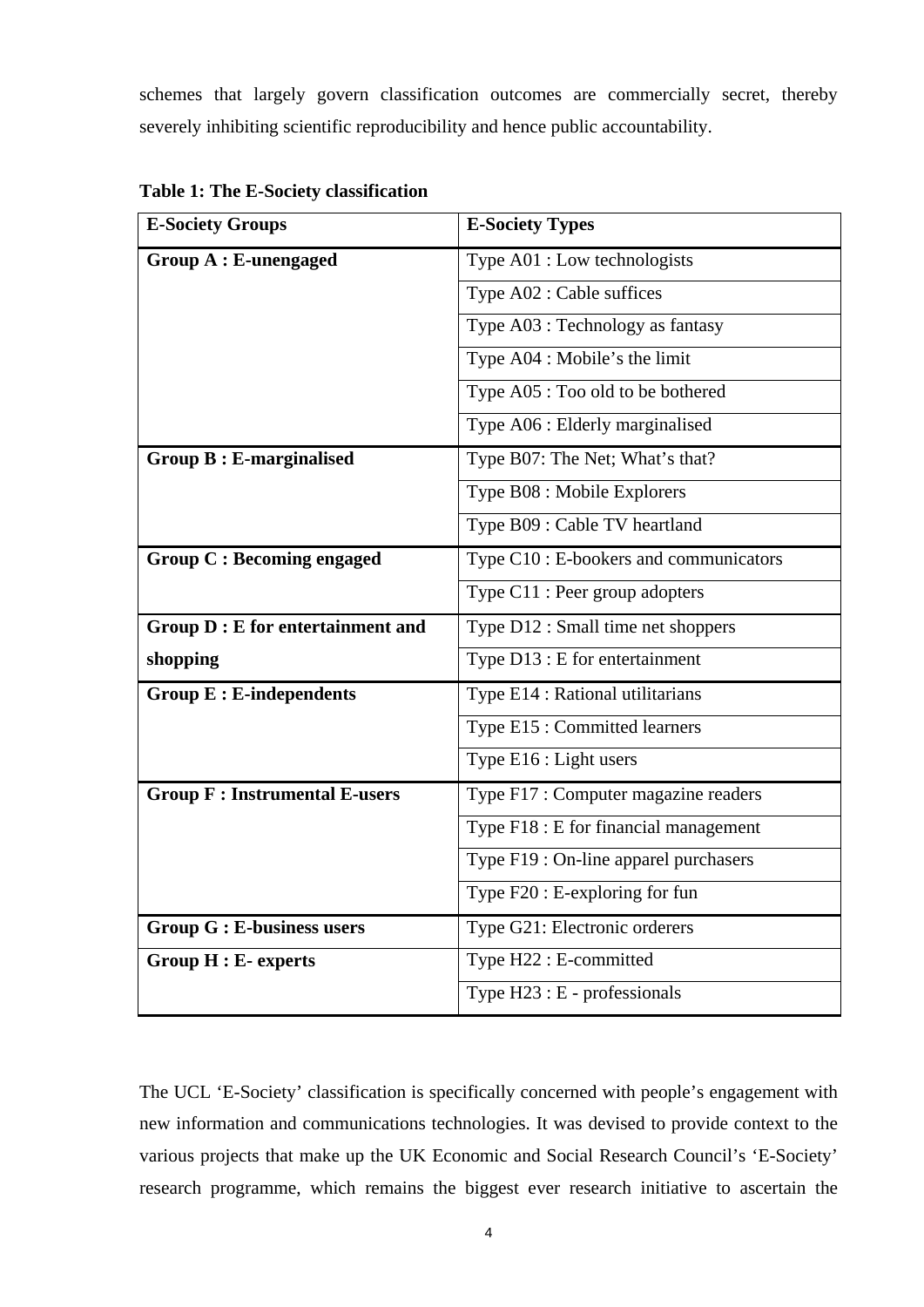impacts of new ICTs upon society. In this classification, every unit postcode in England is assigned to one of eight Groups each characterised by distinctive behaviours, and these Groups are in turn divided into a total of 23 Types. A summary of the Groups and Types that make up the classification is shown in Table 1. Longley *et al* (2007) describe how the classification was devised by combining a series of technology and other surveys with other socio-economic and demographic data, using an industry standard profiling procedure. The classification was initially devised at the level of the individual citizen, but has been aggregated to English unit postcodes for use in analysis reported in this paper. In general terms, it is helpful to think of the classification as suggesting increasing engagement in usage of information and communications technologies as one moves from Type A01 ('Low technologists') to Type H23 ('E professionals').

In order to conduct the analysis reported here, spatial coordinates (Easting  $\&$  Northing) for every English unit postcode were obtained using the Ordnance Survey lookup tables that link unit postcodes to various 'higher level' or aggregated area units. This procedure makes it possible to identify the IMD status of every unit postcode. The IMD classification is disseminated at the scale of Super Output Areas (SOA), which are geographical aggregations of contiguous 2001 Census of Population Output Areas (see www.statistics.gov.uk/geography/soa for full details). The IMD summary score presents a measure of the level of overall deprivation of every SOA, and is derived from a series of sub domains concerning health, employment, income, education, crime, the living environment and barriers to housing and services. Both the summary scores and those of each of the constituent domains are commonly divided into deciles.

Public policy usually focuses upon the most materially deprived quintile (20%) or decile (10%), and the main analysis that we will develop here examines the associations between the most deprived quintile of the deprivation measures and the neighbourhoods that are least engaged with ICTs. Conception of a phenomenon clearly impacts upon the ways in which it is measured and subsequently analysed, and the conception of 'digital unengagement' set out at the beginning of this paper suggests at least three possible ways in which the Groups and Types of the UCL 'E-Society' classification shown in Table 1 might be used in comparison with the IMD measures: (a) Type A01 ('low technologists') which comprises approximately 9.2% of all Super Output Areas; (b) Group A (the 'e-unengaged'), which comprises approximately 31.4% of areas; and (c) Groups A and B combined (the 'e-unengaged' plus 'emarginalised'), which together comprise approximately 39.6% of areas. In our analysis we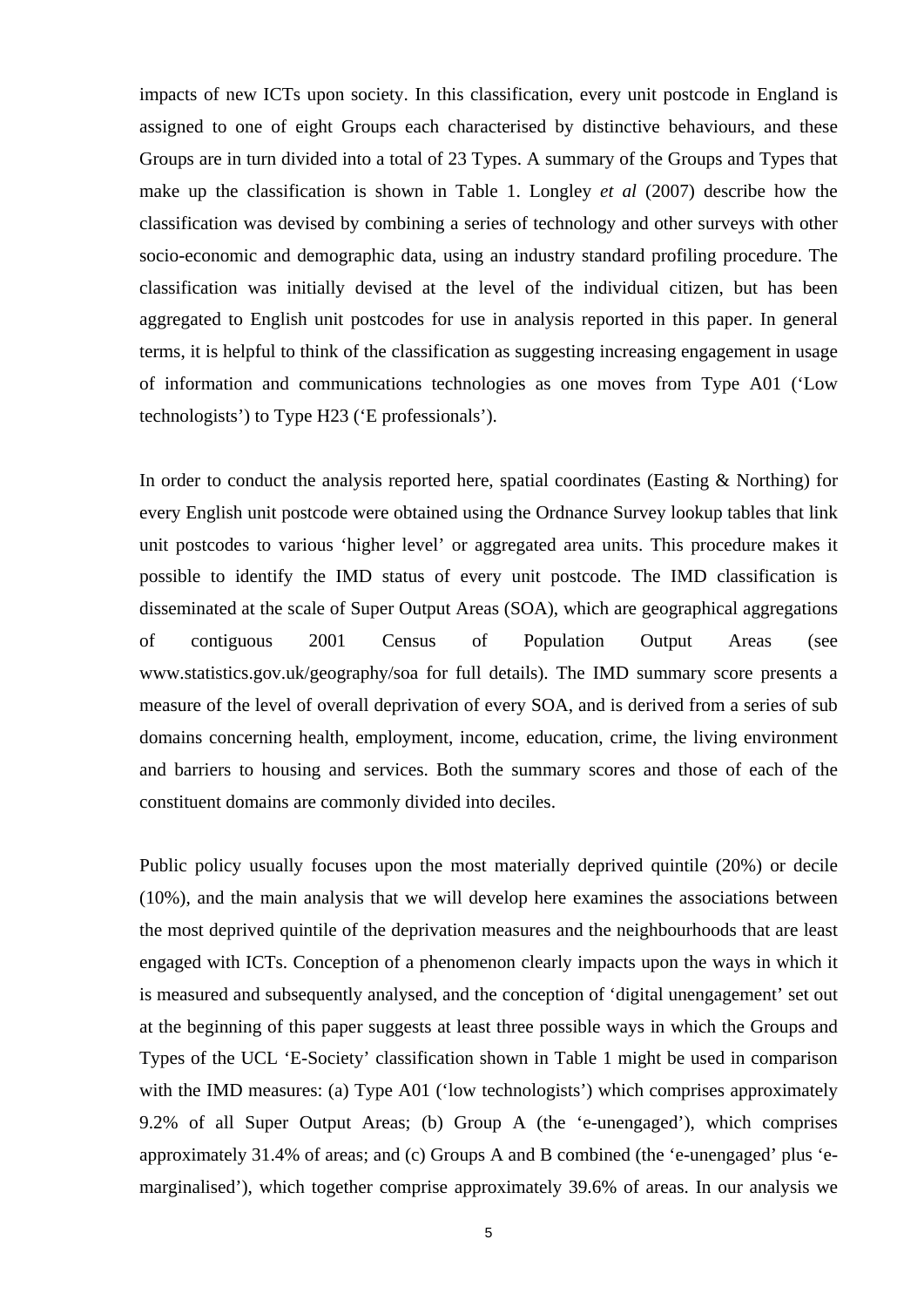have experimented with each of these groupings. Our emergent view, guided by a Social Exclusion Unit (2000) and Scottish Office report (2000) was that combination of Groups A and B offered the most useful operational definition of 'digital unengagement', consistent with the likely scale of the problem. Therefore for the purposes of this analysis the digitally unengaged consisted of the neighbourhood types shown in Table 2.

#### **Table 2: The E-Society neighbourhood Types that define 'digital unengagement'**

- GROUP A: E-UNENGAGED
	- o Type A01 : Low technologists
	- o Type A02 : Cable suffices
	- o Type A03 : Technology as fantasy
	- o Type A04 : Mobile's the limit
	- o Type A05 : Too old to be bothered
	- o Type A06 : Elderly marginalised
- GROUP B: E-MARGINALISED
	- o Type B07 : The Net: what's that?
	- o Type B08 : Mobile explorers
	- o Type B09: Cable TV heartland

It is important to be emphasise that this definition of 'digital unengagement' does not only comprise neighbourhoods that are 'digitally deprived' through lack of means to access or acquire information and communications technologies. Rather, the richness of the E-Society classification also makes it possible to identify neighbourhoods where residents feel unwilling to become engaged under their prevailing circumstances. It is also important to note that this definition relates not only to Internet usage, but also inability or reluctance to use a wide range of ICT tools for day-to-day tasks that are increasingly commonplace. These aspects of the definition are made clear in the detailed 'pen portraits' of the different neighbourhood types that were developed as an intrinsic part of the classification and that are available at http://www.spatial-literacy.org/esocietyprofiler/eclassification.php.

#### **3. Results and Analysis**

A four way cross tabulation of digital unengagement, as defined in Section 2, and material deprivation, as defined by the bottom quintile of the 2004 summary index, is shown in Table 3. This suggests that approximately 5.61 million people in England are both materially deprived and unengaged with respect to ICT usage in general. More people (an estimated 17,780,513) are digitally unengaged, as defined using our preferred measure, than fall into the bottom quintile of the IMD (9,782,511).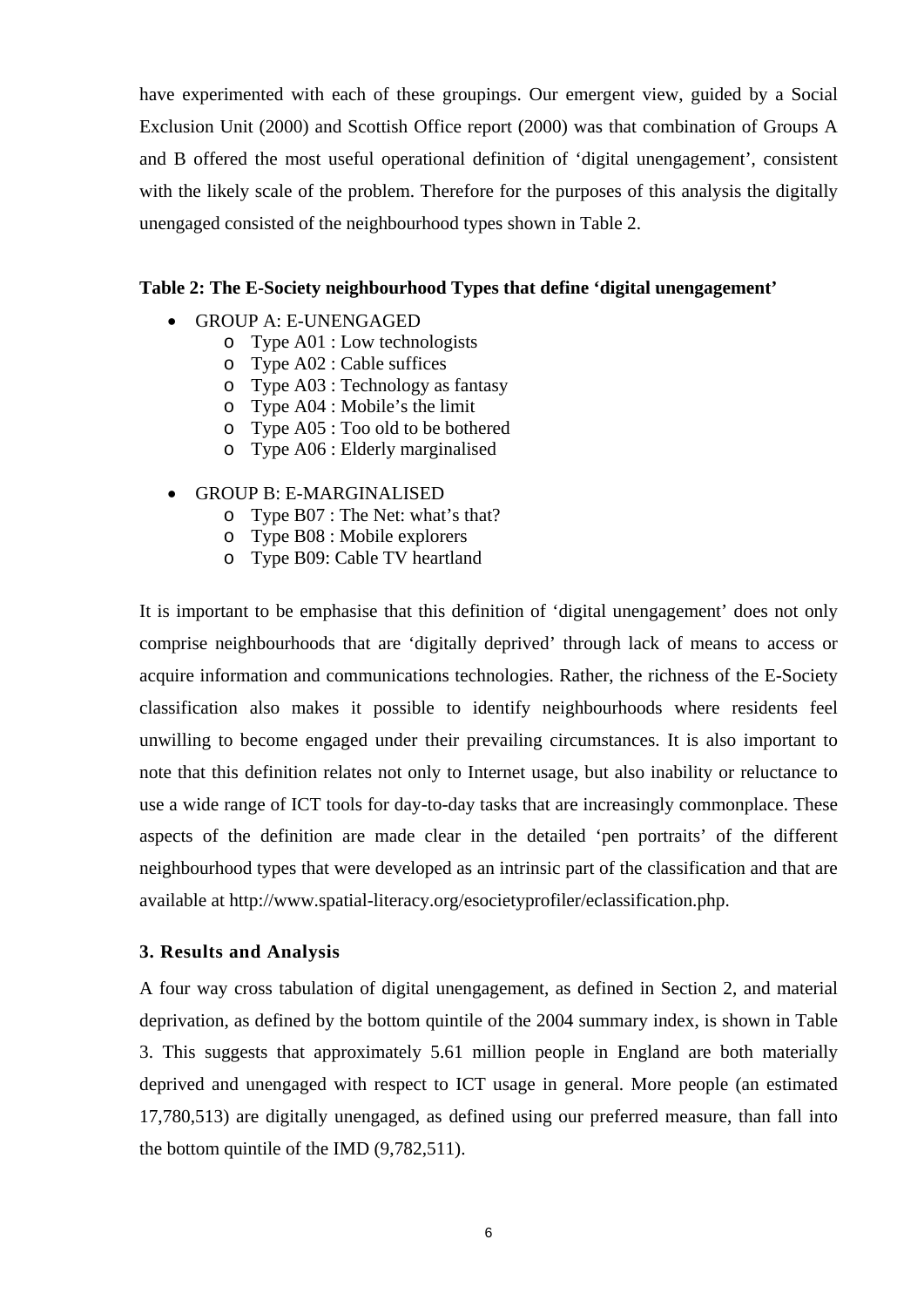|               | <b>Materially deprived</b> | <b>Not materially</b>    |  |  |  |
|---------------|----------------------------|--------------------------|--|--|--|
|               |                            | deprived                 |  |  |  |
| Not e-engaged | Group 1                    | Group 2                  |  |  |  |
|               | $(5,608,318 - 11.4\%)$     | $(12,172,195 - 24.8\%)$  |  |  |  |
| e-engaged     | Group 3                    | Group 4                  |  |  |  |
|               | $(4,174,193 - 8.5\%)$      | $(27, 117, 876 - 55.3%)$ |  |  |  |

**Table 3: The pattern of material deprivation and e-engagement** 

Figure 1 shows the cumulative frequency of unit postcodes (as a proxy for population size) that falls into each of the E-Society Types, ordered from the most engaged to the least. The straight line presents the 'equal share' trend that would prevail if each of the 23 Types accounted for the same share of the population. The path of the 'Postcodes' line shows that most of the Types that make up Group A are larger in population size than the average Type. Type A01 ('Low technologists') account for a particularly high proportion of all postcodes, consistent with Longley and Singleton's (2008) observation that this may have been a 'catch all' category in the classification.



**Figure 1: The distribution of the English population between E-Society Types** 

Figure 2 (in which D10 is the most deprived decile, and D1 the least deprived) shows a high level breakdown of E-Society Groups across the deciles of the summary IMD measure. The general picture is that as one moves from low levels of engagement with information and communication technologies towards more engaged Groups, so the incidence and degree of material deprivation declines. The pattern of usage of Group A (the E-unengaged) is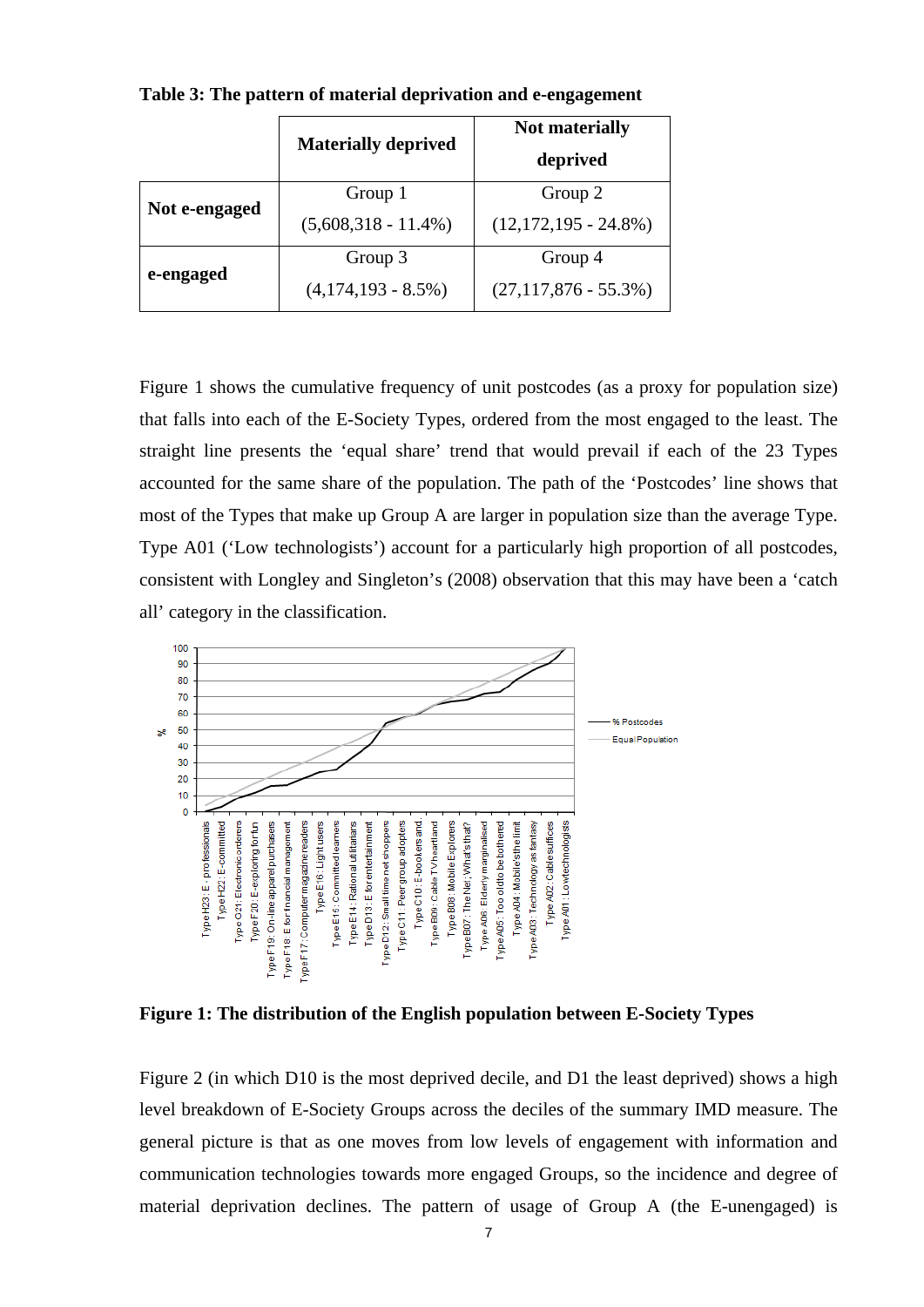anomalous, however, in that it occurs in some numbers across the material deprivation distribution. We suggest below that this reflects motivations as well as material circumstances, notwithstanding the issues of ambiguity in the assignment of neighbourhoods to this Group noted above.



**Figure 2: Levels of ICT engagement across IMD deciles at E-Society Group level** 



**Figure 3: Distribution of E-Society Groups A and B across IMD summary score deciles**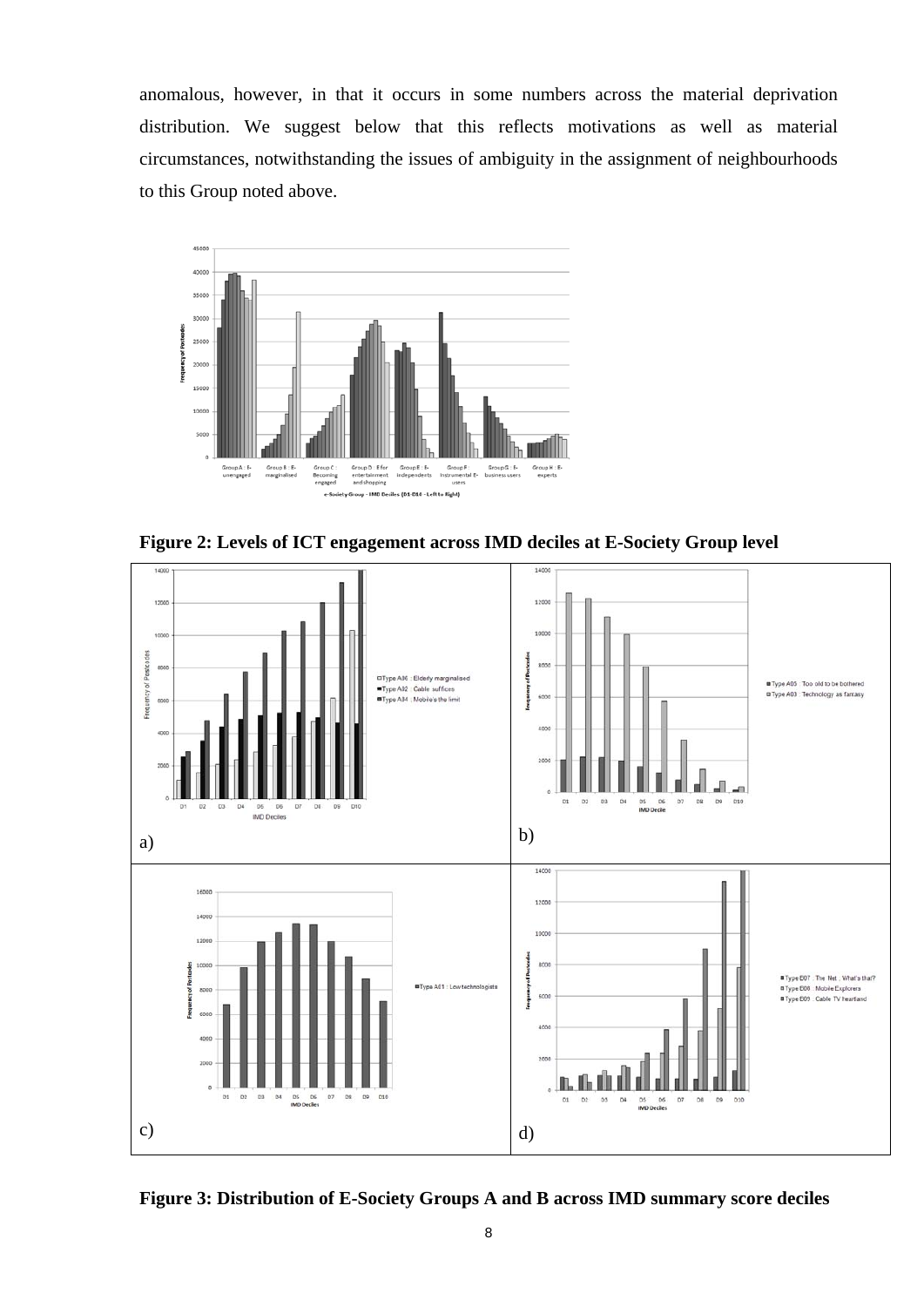Within this broad picture, Table 3 shows the distribution of E-Society Types across the deciles of deprivation (where again D1 is the least and D10 the most deprived decile), and Figure 3 presents bar graphs of the distribution of the Types that make up E-Society Groups A and B across IMD summary score deciles. Figure 3 shows that the Types that make up Groups A and B fall into the five broad aggregations. First, Types A02, A04 and A06, of which the distributions are skewed *towards* materially deprived neighbourhoods, and where lack of digital engagement is likely to reflect advanced age, low income and lack of skills. Together, these Types represent 48.9% of the digitally unengaged (Figure 3(a)). Second, Types B08 and B09 are, like A02, A04 and A06, strongly skewed *towards* materially deprived neighbourhoods, demonstrating only very limited engagement with mature technologies such as mobile phones and cable television (Figure 3(b)). Third, the distributions of Types A03 and A05 (accounting for 21.6% of the digitally unengaged), are skewed *away from* materially deprived neighbourhoods, suggesting that lack of engagement may reflect lack of motivation. Fourth, the Types extracted from Group B are also skewed towards materially deprived neighbourhoods, although Type B07 shows no discernible trend (Figure 3(d). Finally, Type A01, shows no over-all trend across IMD deciles (Figure 3(c)): the problems with this Type as representing a 'catch all' category have been noted above and by Longley and Singleton (2008), and require more detailed analysis of the classification that lies beyond the scope of this paper.

Taken together, the stark variations in these results suggest a polarity amongst the digitally unengaged found in different E-Society neighbourhood Types. For some Types, the outcome of digital unengagement appears to arise for reasons closely linked to the causes of material deprivation as conventionally understood; however, the cross classification also identifies neighbourhoods that appear to be unengaged principally because of lack of motivation. The composition of A01 is of concern here, and it remains for further research to investigate its detailed composition and how it has developed in the period since the E-Society classification was completed (Longley and Singleton, 2008).

In common with many deprivation studies, this analysis focuses only upon the 2004 summary measure, which is a summary of the separate domains pertaining to: income deprivation; employment deprivation; health deprivation and disability; education, skills and training deprivation; barriers to housing and services; living environment deprivation; and crime. Although high levels of correlation are often observed between these constituent measures, it is perfectly possible that the over-all relationships between the summary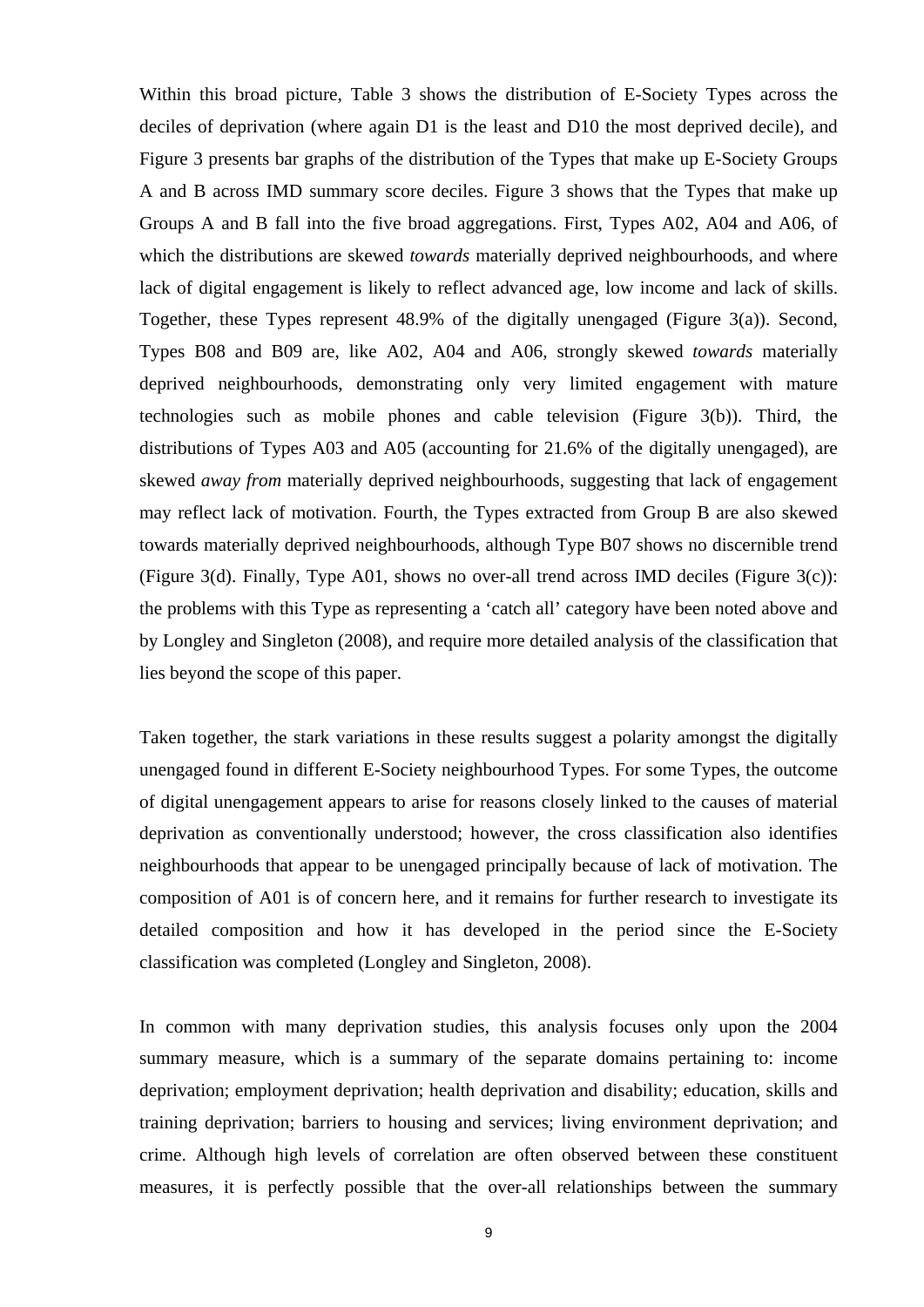measure of material deprivation and digital unengagement may not uniformly reflect patterning of these constituent measures. It is thus appropriate not only to disaggregate the E-Society Groups into their constituent Types, but also to examine the profile of each Type across the different IMD domains. The breakdown of the 23 E-Society Types across the most deprived decile of each of the constituent domains of the IMD, plus the summary measure, is shown in Table 5.

|                                        | <b>IMD</b> | <b>Crime</b> | <b>Education</b> | <b>Employment</b> | Health | <b>Housing</b> | <b>Income</b> | Living |
|----------------------------------------|------------|--------------|------------------|-------------------|--------|----------------|---------------|--------|
| Type A01 : Low technologists           | 6.3        | 5.7          | 9.4              | 8.0               | 7.7    | 5.0            | 5.5           | 5.2    |
| Type A02 : Cable suffices              | 4.1        | 3.3          | 6.0              | 4.7               | 4.5    | 0.8            | 3.8           | 2.6    |
| Type A03 : Technology as fantasy       | 0.3        | 0.8          | 0.4              | 0.6               | 0.5    | 7.5            | 0.3           | 0.6    |
| Type A04 : Mobile's the limit          | 14.1       | 10.5         | 15.9             | 15.7              | 15.6   | 4.3            | 13.1          | 8.2    |
| Type A05: Too old to be bothered       | 0.1        | 0.4          | 0.1              | 0.2               | 0.1    | 1.3            | 0.1           | 0.4    |
| Type A06 : Elderly marginalised        | 9.2        | 7.0          | 7.8              | 9.4               | 9.1    | 2.4            | 8.9           | 5.8    |
| <b>Total Group A</b>                   | 34.1       | 29.7         | 39.7             | 38.6              | 37.5   | 22.3           | 31.7          | 22.8   |
| Type B07: The Net; What's that?        | 1.1        | 1.0          | 0.9              | 1.1               | 1.1    | 1.0            | 1.2           | 0.9    |
| Type B08 : Mobile Explorers            | 7.0        | 5.6          | 6.3              | 6.0               | 5.8    | 2.9            | 8.0           | 3.9    |
| Type B09 : Cable TV heartland          | 19.8       | 14.9         | 16.3             | 16.5              | 16.7   | 4.2            | 21.7          | 16.0   |
| <b>Total Group B</b>                   | 27.9       | 21.5         | 23.5             | 23.6              | 23.6   | 8.1            | 30.9          | 20.8   |
| Total Groups A & B                     | 62.0       | 49.2         | 63.1             | 62.2              | 61.1   | 29.4           | 62.6          | 43.6   |
| Type C10 : E-bookers and communicators | 4.3        | 6.3          | 2.0              | 3.8               | 3.8    | 4.7            | 4.5           | 7.3    |
| Type C11 : Peer group adopters         | 7.8        | 8.3          | 4.7              | 7.1               | 7.3    | 2.3            | 7.4           | 9.3    |
| Type D12 : Small time net shoppers     | 4.6        | 8.5          | 5.2              | 5.2               | 5.5    | 7.2            | 4.4           | 9.3    |
| Type D13 : E for entertainment         | 13.7       | 11.1         | 20.4             | 13.7              | 13.3   | 2.5            | 14.0          | 10.8   |
| Type E14 : Rational utilitarians       | 0.4        | 0.8          | 0.5              | 0.7               | 0.6    | 21.4           | 0.3           | 0.6    |
| Type E15 : Committed learners          | 0.2        | 0.5          | 0.2              | 0.3               | 0.3    | 1.9            | 0.2           | 0.4    |
| Type E16 : Light users                 | 0.4        | 1.0          | $\overline{0.5}$ | 0.5               | 0.5    | 3.0            | 0.3           | 0.8    |
| Type F17 : Computer magazine readers   | 0.1        | 0.7          | 0.1              | 0.2               | 0.2    | 4.9            | 0.1           | 0.5    |
| Type F18 : E for financial management  | 0.2        | 0.4          | 0.1              | 0.1               | 0.1    | 0.8            | 0.2           | 0.6    |
| Type F19 : On-line apparel purchasers  | 0.9        | 1.7          | 1.0              | 1.1               | 1.1    | 4.8            | 1.0           | 1.5    |
| Type F20 : E-exploring for fun         | 0.5        | 1.6          | 0.2              | 0.4               | 0.5    | 6.4            | 0.5           | 3.0    |
| Type G21: Electronic orderers          | 1.4        | 3.1          | 1.1              | 1.6               | 1.7    | 5.3            | 1.4           | 3.0    |
| Type H22 : E-committed                 | $3.2\,$    | 5.9          | 1.0              | 3.0               | 3.5    | 4.2            | 2.8           | 7.8    |
| Type $H23 : E$ – professionals         | 0.3        | 0.9          | 0.0              | 0.2               | 0.3    | 1.2            | 0.2           | 1.4    |

**Table 5: The distribution of E-Society Types (and Group A totals) across IMD domains.** 

When the figures for the 'digitally unengaged' Types in Group 1 are summed (shown in row 7 of Table 5), it is very apparent that the coincidence of deprivation and lack of digital engagement is far more pronounced in some deprivation domains than in others. High (38 – 40%) percentages of the lowest decile of deprivation are found in the education, employment and health domains; moderate  $(30 - 34%)$  percentages are found for the crime and income domains; and lower  $(22 - 23%)$  percentages are found for the housing and living environment domains. The high percentages in the first of these aggregations (education,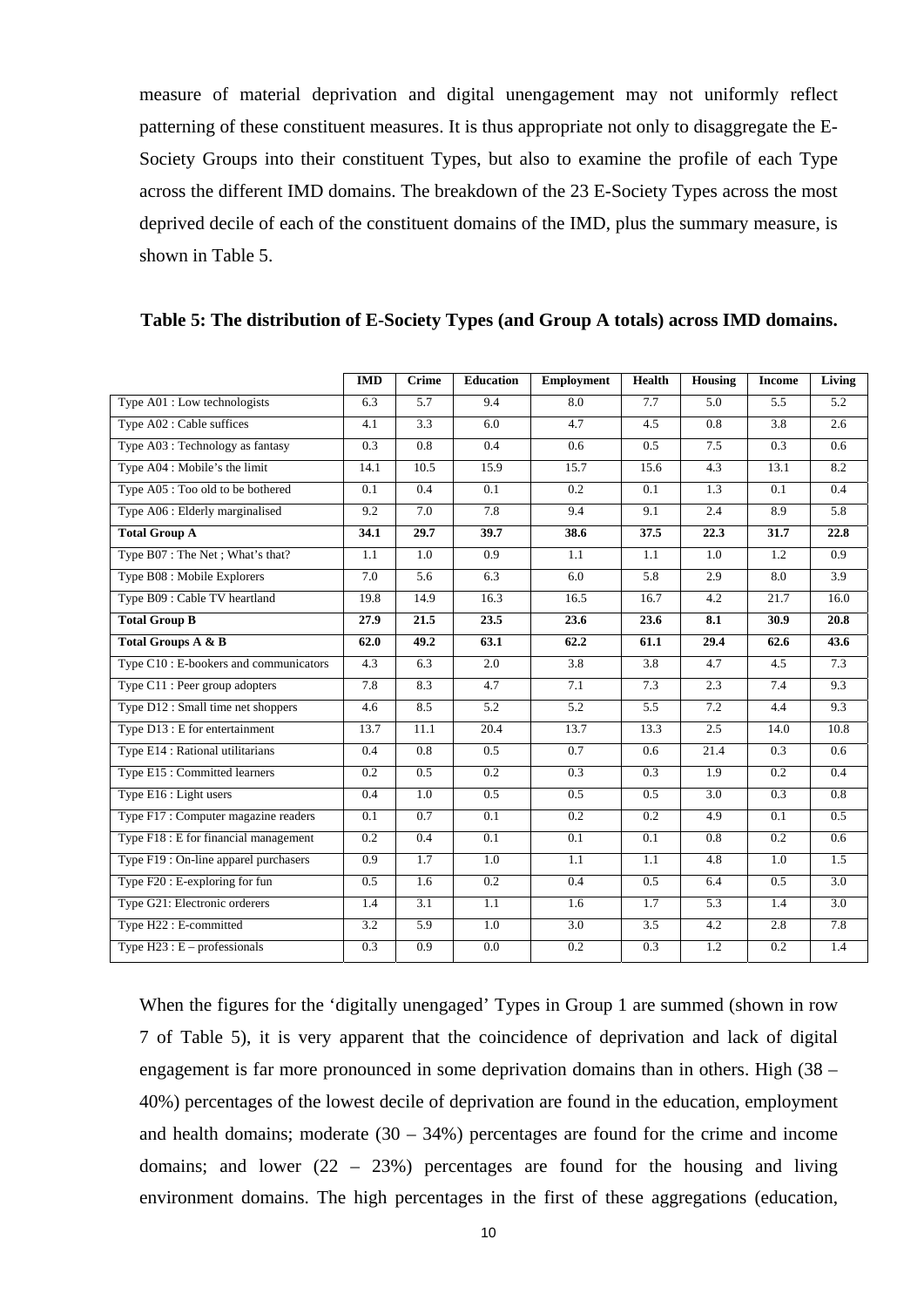employment and health) arise throughout the Types in the 'e-unengaged' Group, with a small number of exceptions (e.g. the elderly marginalised are under-represented in the education deprivation domain). The high figures in these domains are of particular concern to digital inclusion policy, in that improved education, employment and health are obvious levers to empower the residents of deprived communities to improve their personal circumstances. The second of these aggregations (that is, of the crime and income domains) generally mirrors the summary IMD percentages, although the 'Mobile's the limit' Type is underrepresented in the crime domain of deprivation. The lower percentages in the third of these aggregations occur principally because of low representation of the 'Mobile's the limit' and 'Elderly marginalised' categories in the housing and living conditions domains, which may in part reflect the low preponderance of elderly people in such neighbourhoods. However, the 'Technology as fantasy' Type is very heavily concentrated in the housing deprivation domain.

Although it is not the intention of this paper to detail policy recommendations for digital inclusion policy, the results of this analysis do broadly indicate a number of different interventions that might be considered to address the causes of low levels of e-engagement. For example, Type A02 neighbourhoods might become more digitally and socially engaged through e-learning initiatives and implementation of health care reforms, including services such as NHS Direct. Second, Type A03 neighbourhoods might become engaged through technology applications linked to housing, given the heavy concentration of this Type in this domain of deprivation. Initiatives might include the deployment of electronic tenant services to find properties, pay rent, or report maintenance problems. These neighbourhoods have low uptake of cable services, and may be amenable to initiatives involving distribution of set top boxes or private sector initiatives. Third, Type A04 neighbourhoods are heavily represented in the education, employment and health domains of deprivation. Their limited engagement with ICTs, specifically using mobile phones, suggests that they might be invited to subscribe to messaging services relating to job alerts, availability of preventive health services (e.g. 'flu injections), and so forth. Fourth, Type A05 neighbourhoods are more in evidence because of lack of engagement with ICTs than because of high levels of material deprivation. It therefore seems likely that engagement to further policy initiatives may be best fostered through private sector initiatives. Fifth, Type A06 neighbourhoods appear more likely to be beset by problems of public service delivery than poor physical environments. Relevant policy initiatives might include: crime and safety applications that report anti-social behaviour or crime via digiTV; education applications based in ICT suites in day centres; or health applications such as Telecare. And sixth, Type B07, B08 and B09 neighbourhoods might become more engaged in ICT usage through marketing initiatives that package essentially passive technologies such as cable television with more active applications, such as broadband Internet.

Figures 4 and 5 put these findings into a spatial context, by identifying the Super Output Areas in which material deprivation and digital unengagement do not coincide. Figure 4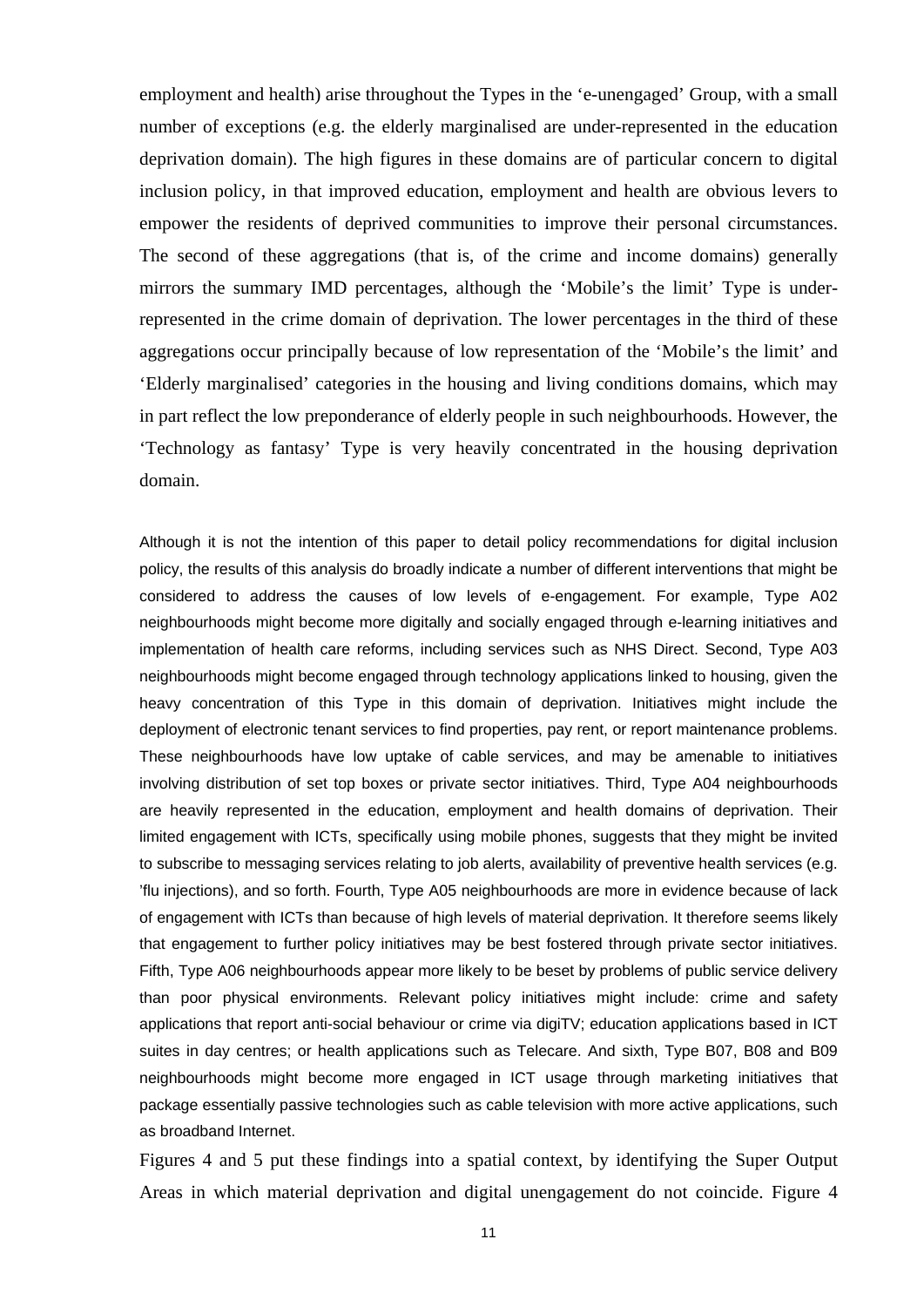presents the areas that fall into the lowest quintile of the IMD but which are not classed as falling into Groups A or B of the E-Society classification. Broadly speaking, this illustrates the predominantly urban picture of the material deprivation summary measure, with greatest representation in North West and North East England.



**Figure 4: Areas falling into the lowest quintile of the IMD, but that are 'e-engaged'** 

Figure 5 presents the England-wide picture of areas that are unengaged with the E-Society, but which are not deprived in material terms. This shows a less spatially concentrated pattern, and significant but scattered areas of 'unengagement' in rural and coastal locations. Many of the latter in particular are likely to be retirement areas, but the broader implications for rural development and service provision should not be underestimated.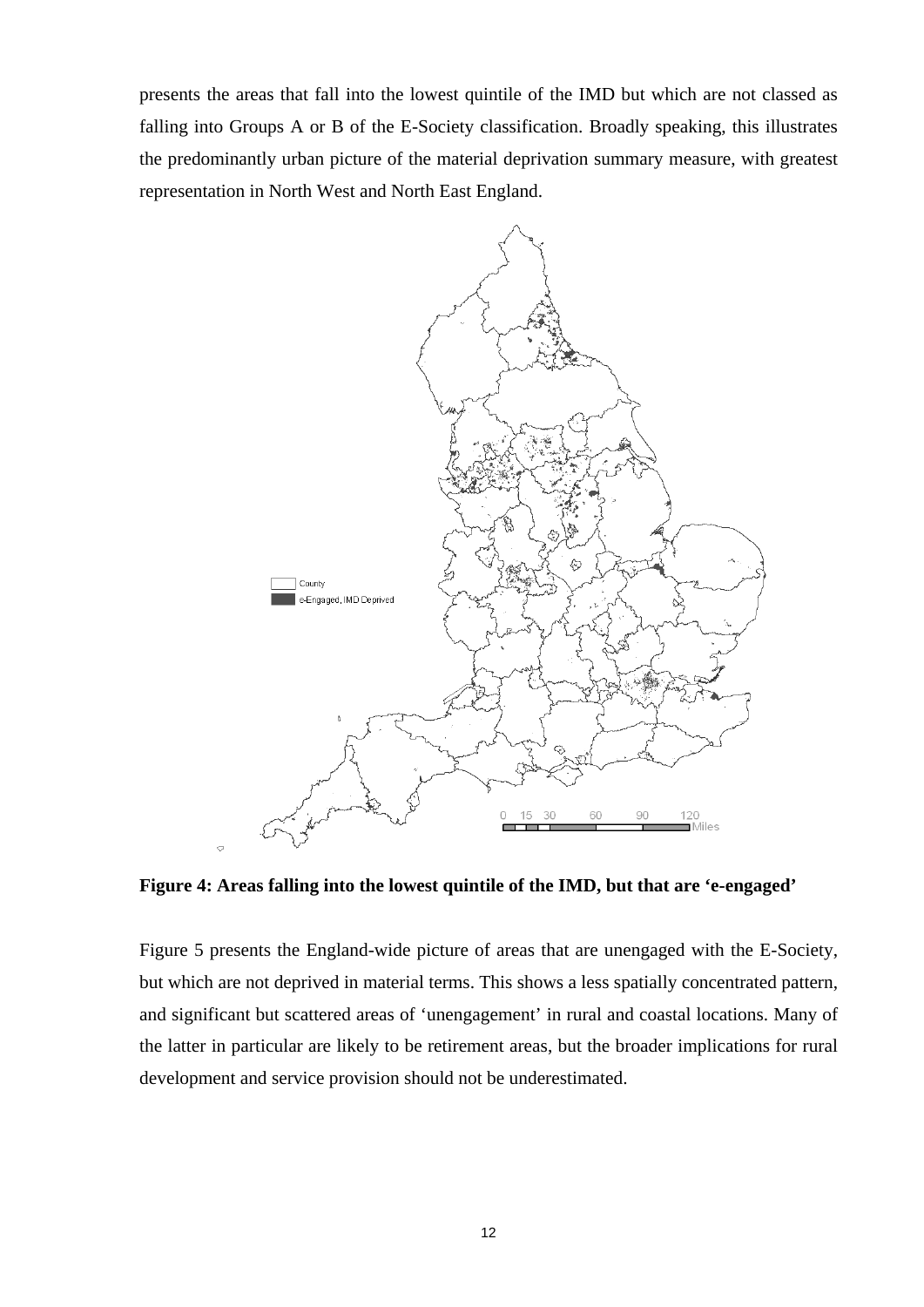

**Figure 5: Areas that are not 'e-engaged', but which do not fall into the lowest quintile of the IMD.** 

Figure 6 maps the areas that fall into E-Society Group A as well as the most deprived quintile according to IMD. Overlaying digital unengagement with material deprivation reveals a 'north-south divide', with remarkably few areas identified in London. In general terms, this suggests that local and regional authorities working in some northern areas are likely to find it helpful to think of digital exclusion as an adjunct to material deprivation, while in most all of England south of a line from the Wash to the Severn, digital exclusion may be best addressed independently of policies designed to alleviate material deprivation. The most deprived areas in material terms are still concentrated in parts of some of the conurbations that were worst ravaged by deindustrialisation in the 1980s (Byrne, 1995).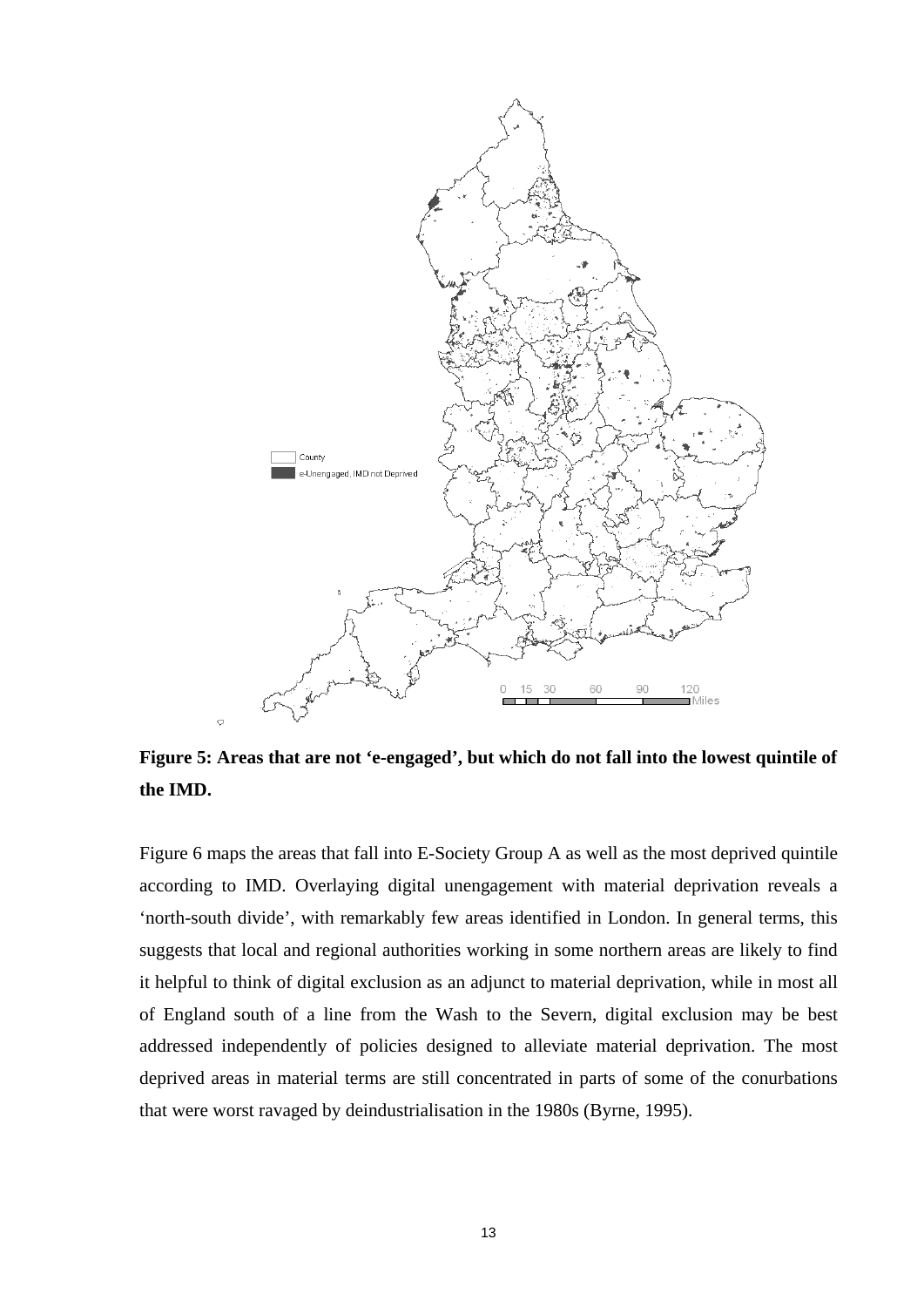

**Figure 6: Areas that are not 'e-engaged', and which also fall into the lowest quintile of the IMD.** 

The composite picture is presented in Figure 7. We believe that this is the first time that the incidence of digital and material deprivation has been compared in such detail. It raises a number of issues that are worthy of further investigation. The areas where digital and material deprivations coincide by no means dominate the map. Such areas are by no means exclusively concentrated in the major conurbations. Areas which are not engaged in use of ICTs occur in some (but not all) National Parks and a number of other very rural areas, but also in seaside retirement areas. There is merit in investigating these trends in greater detail, perhaps in consultation with local authorities.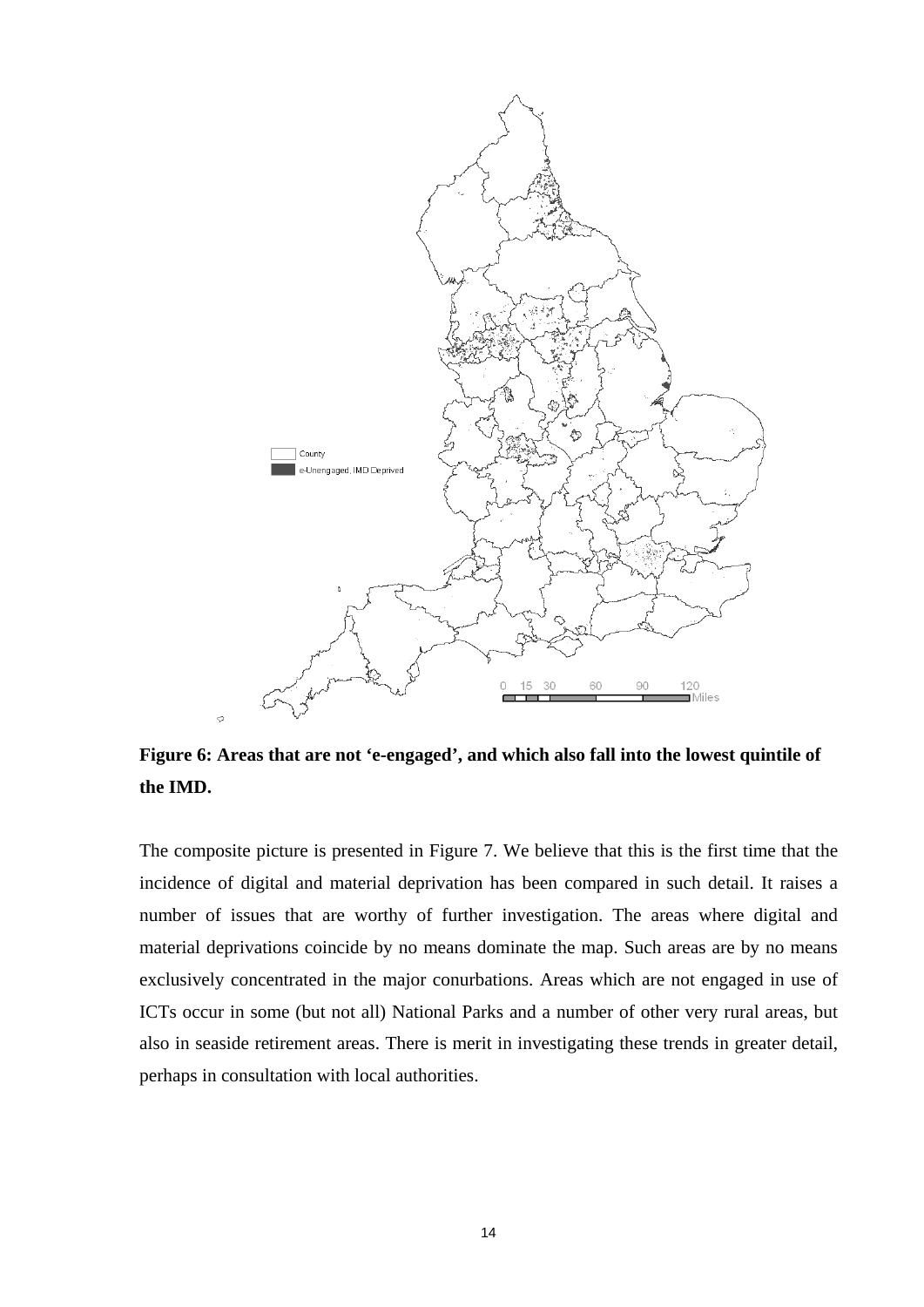

**Figure 7: Composite map of material deprivation and the digitally unengaged.** 

# **4. CONCLUSIONS**

This report has used a novel dataset to demonstrate that the nationwide patterns of digital exclusion and material deprivation are linked, and that high levels of material deprivation are generally associated with low levels of engagement with ICTs and vice versa. Yet it is clear that many neighbourhoods are 'digitally unengaged' but not materially deprived. 'Digital unengagement' is an outcome that turns out to have a number of different causes: unengagement with likely causal links to material deprivation; lack of motivation to use information and communication technologies under prevailing circumstances; and other causes that are likely only to have become apparent in the period following completion of the UCL E-Society classification. This has implications for the range of policy initiatives (e.g. see Burrows *et al*, 2005; Devins et al 2002) – public and private – that might be adopted to address the negative implications of 'digital unengagement' for society as a whole.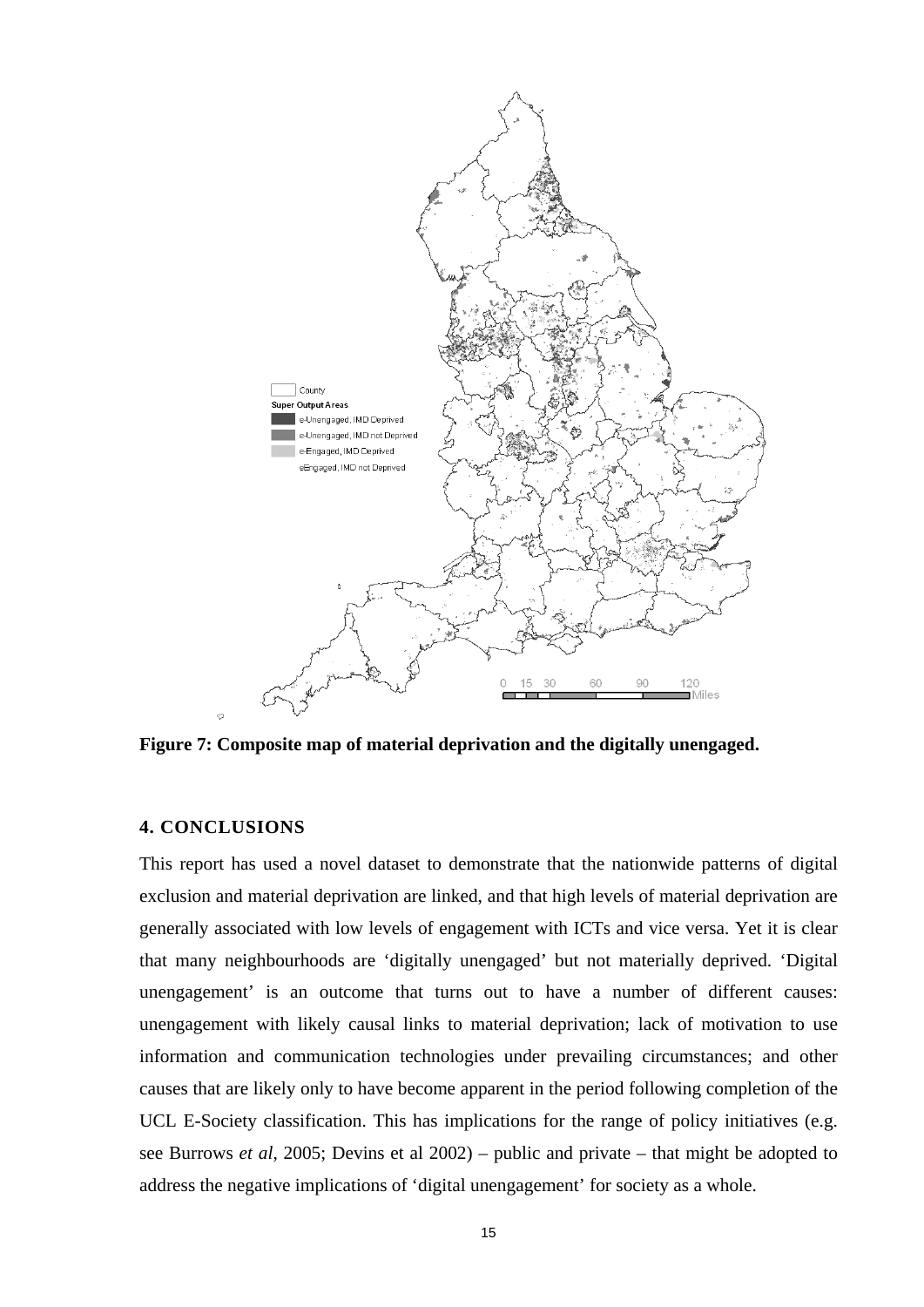Approximately 1.15 million people in England fall into the bottom decile of the IMD and Group A of the E-Society classification. As with material deprivation, there are distinctive regional and local geographies to lack of e-engagement. The two are coincident in parts of Northern England, and areas of low e-engagement are often adjacent to areas that are materially deprived. But elsewhere, notably in coastal and rural areas, the geographies are quite different. This has implications for the way in which policy initiatives are implemented at both the regional and the local levels. The nature and extent of 'digital unengagement' also varies across the different domains of material deprivation. There is a range of ways in which these that might be developed in the light of these findings, most obviously with regard to the education, employment and health domains of deprivation which are very strongly related to digital unengagement.

#### **ACKNOWLEDGEMENT**

This research was funded by ESRC Grant RES-335-25-0020: 'Digital differentiation: consumption profiles of fracturing digital divides'

#### **REFERENCES**

Ashby D.I, Irving B, Longley, P.A (2006) Police Reform and the New Public Management Paradigm: Matching Technology to the Rhetoric. **Environment and Planning C**. **25(2)**, 159- 175.

Burrows, R., Ellison, N. and Woods, B. (2005) **Neighbourhoods on the Net: Internet-Based Neighbourhood Information Systems and their Consequences** Bristol, Policy Press, pp. 46.

Burrows R, Gane N (2006) Geodemographics, Software and Class. **Sociology**. **40(5)**: 793- 812.

Byrne D (1995) Deindustrialisation and Dispossession: An Examination of Social Division in the Industrial City. **Sociology**. **29(1)**: 95-115.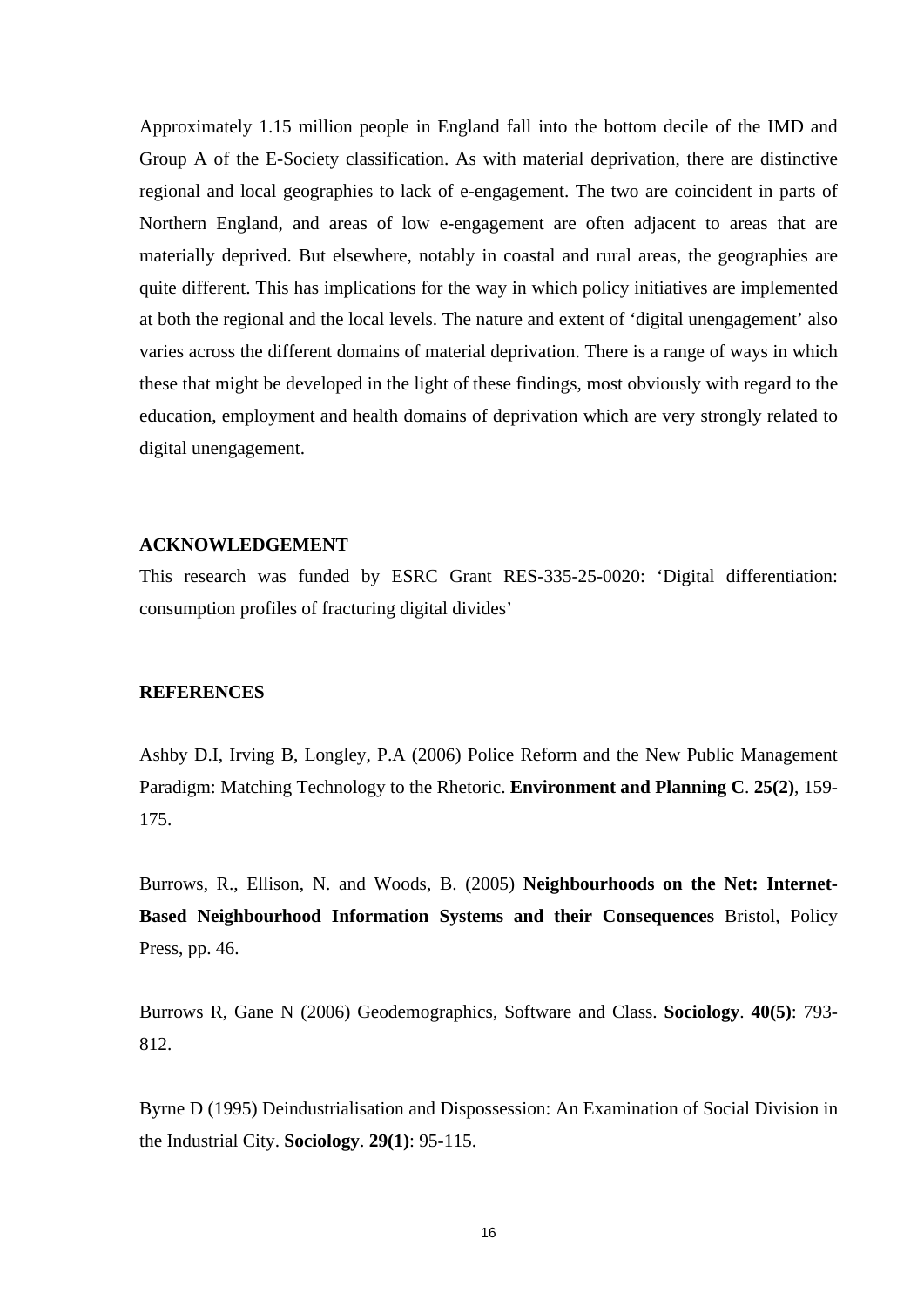Devins D., Darlow A., Smith V. (2002) Lifelong Learning and Digital Exclusion: Lessons from the Evaluation of an ICT Learning Centre and an Emerging Research Agenda. **Regional Studies** 8: 941-5

Dorling, D., Rigby, J., Wheeler, B., Ballas, D., Thomas, B., Fahmy, E., Gordon, D., and Lupton, R. (2007) **Poverty, wealth and place in Britain, 1968 to 2005**, Bristol: Policy Press

Harris R, Webber R, Sleight P (2005) **Geodemographics, GIS and Neighbourhood Targeting**. London, Wiley.

Harris R, Longley P (2004) Using Geodemographic and Lifestyles Data to Target Clusters of Deprivation or Affluence Within Cities. In G Clarke, J Stillwell, **Applied GIS and Spatial Analysis**. Chichester, Wiley. 89-110.

Lee P (1999) Where are the Socially Excluded? Continuing Debates in the Identification of Poor Neighbourhoods. **Regional Studies 33(5)**: 483 - 486.

Longley P. A, Webber R, Li C (2007) The UK geography of the E-Society: A National Classification**. Environment and Planning A 39**: in press.

Longley P. A (2005). A Renaissance of Geodemographics for Public Service Delivery. **Progress in Human Geography 29**, 57-63.

Longley P A, Singleton A (2008) Classification through Consultation: Public Views Of The Geography Of The E-Society. **International Journal of Geographical Information Science**: in Press.

Milner, H. (2007) Understanding Digital Inclusion. **eGov Monitor**, 2 July: [http://www.egovmonitor.com/node/12519.](http://www.egovmonitor.com/node/12519) Accessed 6 November 2007.

Parayil G (2005) The Digital Divide and Increasing Returns: Contradictions of Informational Capitalism. **Information Society 21(1)**: 41-51.

Nettleton S, Burrows R, Malley L, Watt I (2004) Health E-types? **Information, Communication & Society 7(4)**: 531 - 553.